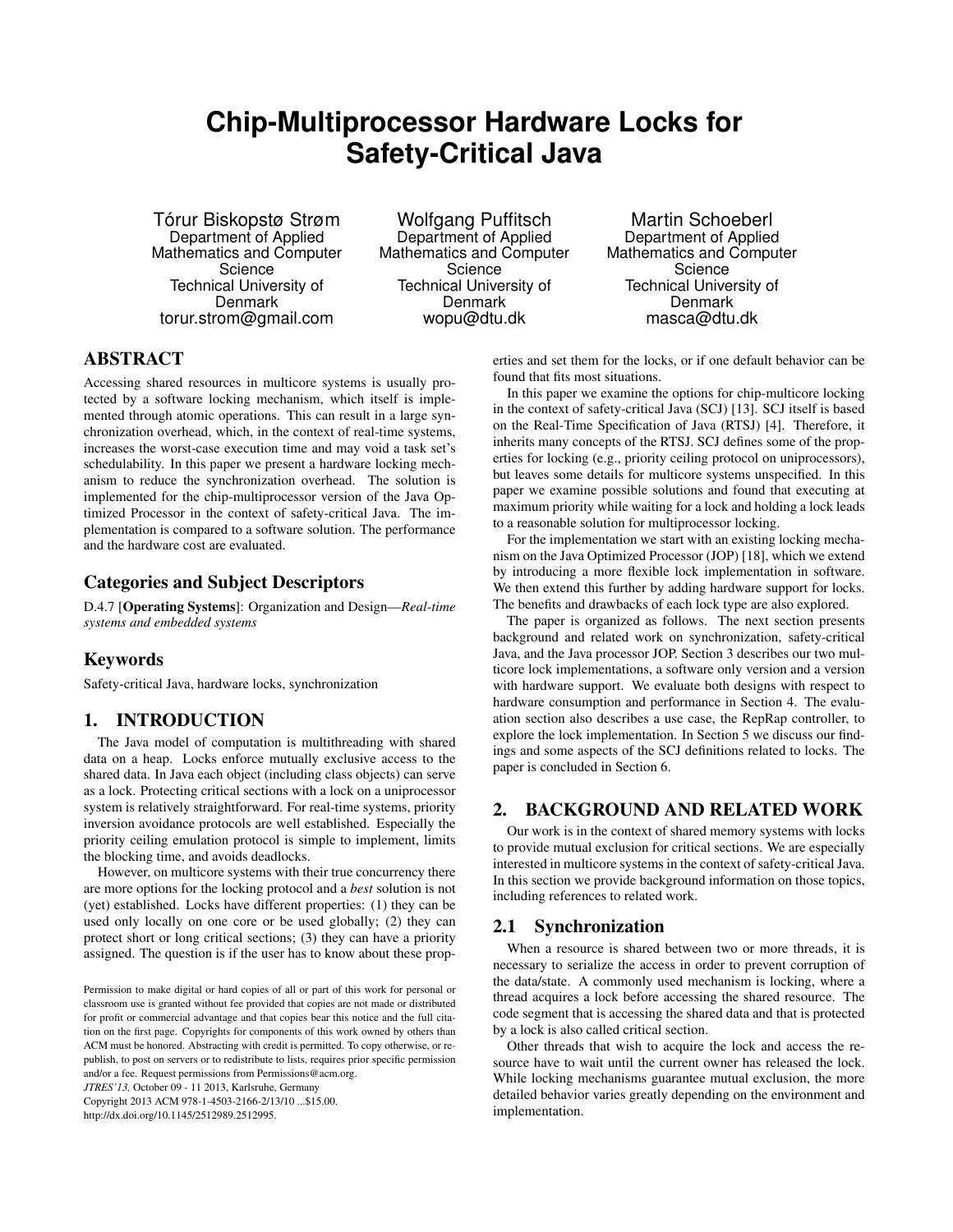One problem with locking is that, depending on the usage and implementation, priority inversion can occur, as described in [12]. An example of the problem is as follows: given three threads L, M, and H with low, medium, and high priorities and a lock shared between L and H. Priority inversion may arise when L acquires the lock and H has to wait for it. Since M has a higher priority than L and does not try to acquire the lock, it can preempt L, thereby delaying H further.

This problem can be solved by priority inversion avoidance protocols [24]. With priority inheritance the lock holding thread inherits the priority of a higher priority thread when that thread tries to acquire the lock. Another protocol, called priority ceiling protocol, assigns a priority to the lock. That priority must be higher or equal than the priority of each thread that might acquire the lock. A simplified version of this protocol is the priority ceiling emulation (PCE) protocol [8], also called immediate ceiling priority protocol. In PCE a thread taking a lock is immediately assigned the priority of the lock. When the thread releases the lock its priority is reset to the original priority. If threads are prohibited from self-suspending, PCE ensures that the blocking is bounded and that deadlocks do not occur on uniprocessor systems.

These properties also apply for multiprocessor systems when threads are pinned to processors and when locks are not shared by threads executing on different processors. However, if locks are shared over processor boundaries, deadlocks can occur. To keep blocking bounded, individual priorities need to be set carefully.

## 2.2 Multicore Synchronization

While the impact of locking on real-time systems is well understood for uniprocessors, the multiprocessor case raises new issues. There are several decisions to be made when designing a multiprocessor locking protocol. Should blocked threads be suspended or should they spin-wait? Should the queue for entering the critical section be ordered according to priorities or a FIFO policy? Can threads be preempted while holding a lock? These decisions influence the system behavior with regard to blocking times and schedulability.

Spinning seems to be beneficial for schedulability according to an evaluation by Brandenburg et al. [6], but of course wastes processor cycles that could be used for more useful computations. Whether priority queuing or FIFO queuing performs better depends on the properties of the thread set [5].

The flexible multiprocessor locking protocol (FMLP) [3] provides the possibility to adapt to the application's characteristics by distinguishing "long" and "short" resource requests. Some multiprocessor locking protocols also distinguish local and global locks [9].

The SCJ specification does not require a particular locking protocol for multiprocessors. On the one hand, this solomonic nondecision is understandable, given that there does not seem to be a "best" solution. On the other hand, different SCJ implementors may choose different protocols, leading to incompatibilities between the respective SCJ execution environments.

An overview of different approaches of locking on multicore versions of RTSJ and SCJ systems is given in [26]. They find that to bound blocking and prevent deadlocks, threads holding global locks should be non-preemptible on both fully partitioned and clustered systems, corresponding to a SCJ level 1 and level 2 implementation, respectively. All nested locking should be refactored to follow FMLP or some other protocol that ensures access ordering. They note that FMLP introduces group locks, which have the side effect of reducing parallelism. Any application that wants to use RTSJ or SCJ for predictability must identify global locks and

set the locks' ceiling higher than all threads on all processors where the shared lock is reachable. Threads should spin non-preemptively in a FIFO queue and should not self-suspend.

#### 2.3 Java Locks

In Java each object can serve as a lock. There are two mechanisms to acquire this object lock: (1) executing a synchronized method, where the object is implicitly the receiving object; or (2) executing a synchronized code block, where the object serving as lock is stated explicitly.

As each object can serve as lock, a straight forward solution is to reserve a field in the object header of an object for a pointer to a lock data structure. In practice only a very small percentage of objects will be used as locks. Therefore, general purpose JVMs perform optimizations to avoid this space overhead.

Bacon et al. [2] improve an existing Java locking mechanism by making use of compare-and-swap instructions and encoding the locking information in an existing object header field, thereby avoiding a size increase for every object. Having the locking information in an object's header field means no time is spent searching for the information. However, reusing existing header fields is not always an option, which means an increase in size for every object.

Another option to reduce the object header overhead is to use a hash map to look up a lock object. According to [1], an early version of Sun's JVM implementation used a hash map. However, looking up a lock in the hash table was too slow in practice. For hard real-time systems, using hash maps would be problematic due to their poor worst-case performance. Our proposed hardware support for locks is similar to a hash table, but avoids the performance overhead. Furthermore, as our hardware uses a fully associative table, there is no conflict for a slot between two different locks and access is performed in constant time.

# 2.4 Safety-Critical Java

In this paper we consider a safety-critical Java (SCJ) [10, 13] compliant Java virtual machine (JVM) as the target platform. SCJ is intended for systems that can be certified for the highest criticality levels. SCJ has the notion of *missions*. A mission is a collection of periodic and aperiodic handlers<sup>1</sup> and a specific memory area, the mission memory. Each mission consists of three phases: a nontime-critical initialization phase, an execution phase, and a shutdown phase. In the initialization phase, handlers are created and ceilings for locks are set. During the mission no new handlers can be created or lock ceilings manipulated. An application might contain a sequence of missions. This sequence can be used to restart a mission or as a simple form of mode switching in the real-time application.

SCJ defines three compliance levels: level 0 as the simplest runtime and execution mode up to a level 2 supporting more dynamic systems.

Level 0 is a single threaded cyclic executive. Within single threaded execution no resource contention can happen. Therefore, no lock implementation needs to be in place. A level 0 application may omit synchronization for access to data structures that are shared between handlers. However, it is recommended to have the synchronization in place to allow execution of the level 0 application on a level 1 SCJ implementation.

Level 0 is defined for a uniprocessor only. If a multiprocessor version of cyclic executives would be allowed, locking needs to be introduced again or the static schedule has to consider resource

<sup>&</sup>lt;sup>1</sup>A SCJ level 2 implementation also includes threads.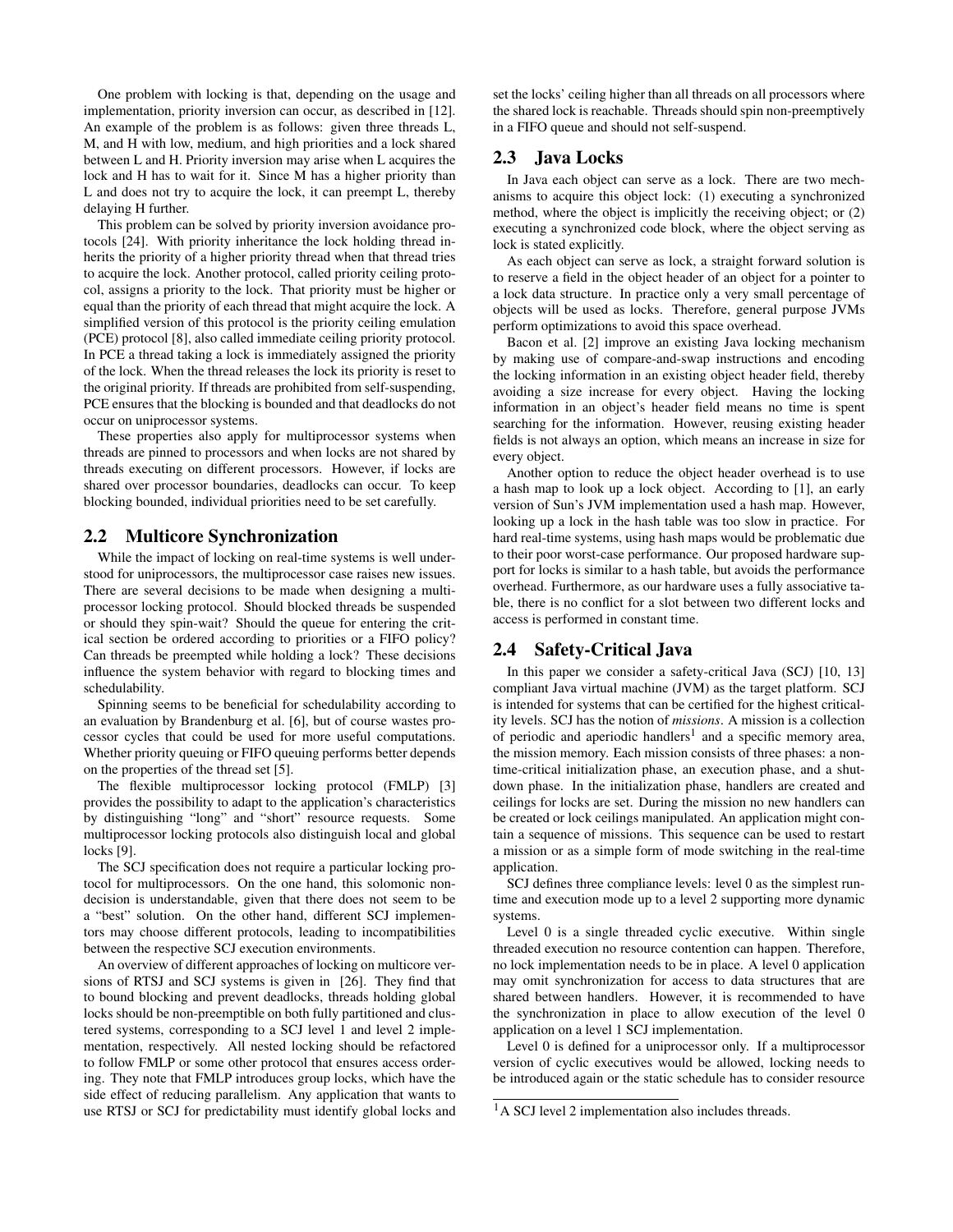sharing. It has been shown that SCJ level 0 is a flexible but still deterministic execution platform [16].

Level 1 is a static application with a single current mission that executes a static set of threads. SCJ level 1 is very similar to the Ravenscar tasking profile [7]. Level 2 allows for more dynamism in the system with nested missions that can be started and stopped while outer missions continue to execute.

The single most important aspect of SCJ is the unique memory model that allows some form of dynamic memory allocation in Java without the help of a garbage collector (GC). SCJ bases its memory system on the concept of RTSJ memory areas such as immortal and scoped memory.

SCJ supports immortal memory for objects living as long as the JVM executes. Several missions are supported by a memory area called mission memory. All data that is shared between handlers and local to a mission may be stored here. This data is discarded at the end of the mission and the next mission gets a 'new' mission memory. This memory area is similar to an RTSJ-style scoped memory with mission lifetime. Handlers use this memory area for communication. For dynamic allocation of temporal data structures during the release of handlers, SCJ supports private memory areas. An initial and empty private memory is provided at each release and is cleaned up after finishing the current release. Nested private memories can be entered by the handler to allow more dynamic memory handling during a release.

For objects that do not escape a thread's context, synchronization does not require any measures to ensure mutual exclusion. Synchronization on such objects becomes practically a noop-operation and can be optimized away. In general, this optimization (also known as *lock elision*) requires an escape analysis. In SCJ, objects allocated in private memory can by definition not be shared between handlers. Consequently, lock elision can be applied for such objects without further analysis.

## 2.5 Scheduling in SCJ

In SCJ scheduling is performed within scheduling allocation domains. A domain encompasses one or more processors, depending on the implementation level. All domains are mutually exclusive. The number of domains also varies according to the levels. At level 0 only a single domain and processor is allowed. The domain uses cyclic executive scheduling. At level 1 multiple domains are allowed, however only a single processor is allowed per domain. This is in fact a fully partitioned system. Level 2 allows more than one processor per domain and scheduling is global within each domain. Both level 1 and 2 domains use fixed-priority preemptive scheduling.

The PCE protocol is mandatory in SCJ. No approach is specified for threads waiting for a lock, but it is required that all implementations are documented.

#### 2.6 The Java Processor JOP

We implement the multicore locking and the hardware support for it in the Java processor JOP [18]. We have chosen JOP because the hardware is open source and relatively easy to extend. The run-time of JOP also includes a first prototype of SCJ level 0 and level 1 [22]. Furthermore, a chip-multiprocessor (CMP) version of JOP is available [14]. It shall be noted that the hardware support for locks is not JOP specific and might even be used in non-Java multicore systems.

Figure 1 shows our configuration. Several JOP cores are connected to the shared memory via an arbiter. The arbiter can be configured to use round-robin arbitration or time division multiplexing (TDM) arbitration. To enable worst-case execution time (WCET)



Figure 1: A JOP CMP system with the hardware lock unit

analysis [21] of threads running on a multicore version of JOP, we use the TDM based arbitration.

In addition to the arbiter there is a synchronization unit, called *sync* in the figure. This unit represents a single, global lock. This global lock is acquired by a write operation to a device mapped into the I/O space. If the lock is already held by another core, the write operation blocks and the core automatically performs a spinning wait in hardware. Requesting the global lock has very low overhead and can be used for short critical sections. These critical sections can be directly used for locking or serve as a base primitive operation to implement a more flexible lock implementation.

Figure 1 also shows the hardware locks that are added to the multicore processor and are the topic of this paper. The hardware lock unit itself is a shared resource. The access to this shared resource is protected by using the single global lock.

## 2.7 Original Lock Implementation in JOP

For the uniprocessor version of JOP, locks were implemented by manipulation of the interrupt and a single, JVM-local monitor counter. On a monitorenter the interrupts are disabled and the monitor counter is incremented. On a monitorexit the counter is decremented. When the counter reaches 0, the interrupts are enabled again.

This form of lock implementation can be seen as a degraded form of priority ceiling emulation: all lock objects are set to the maximum priority and there is no possibility to reduce the priority. This protocol is also called interrupt-masking protocol (IMP) [11]. This locking protocol has two benefits: (1) similar to PCE it is guaranteed deadlock free and (2) it is simple to implement and also fast to execute. This protocol is ideal for short critical section where *regular* locks would introduce considerable overhead. However, this protocol has two drawbacks: (1) All locks are mapped to a single one. Therefore, even different, uncontended locks may result in blocking. (2) Even threads that are not accessing a lock, but have a higher priority than the thread holding the lock, are blocked by the lock holding thread.

The IMP does not work in multicore systems where there is true concurrency. For the multicore version of JOP [14] we have introduced a synchronization unit. That unit serves as a single, global lock. To avoid artificially increasing the blocking time by an interrupting thread, the core that tries to get the global lock turns off interrupts. When the global lock is taken, a thread that tries to access the lock blocks in that operation. That implements implicitly spinning wait at top priority. To avoid the possible starvation of a core (thread), the cores blocking on the lock are unblocked in round robin order.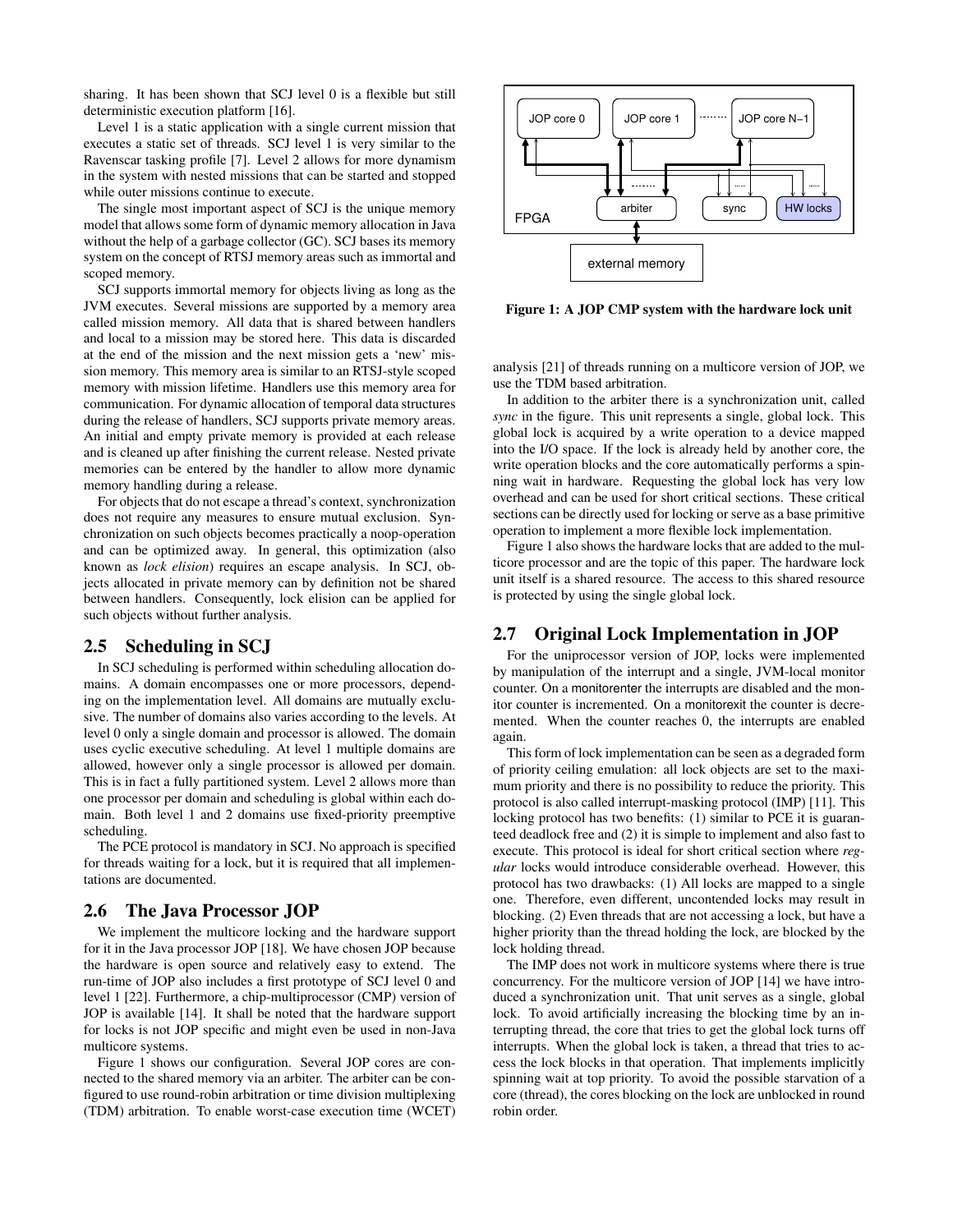# 3. MULTICORE LOCKS

While JOP's original locking solution is correct, it does have some limitations. On the one hand, the single lock essentially serializes all critical sections, even if they do not synchronize on the same object. This severely limits the achievable performance in the presence of synchronized methods. On the other hand, it is impossible to preempt a thread that waits for the lock. Interrupts and other high-priority events cannot be served until the thread is eventually granted the lock and subsequently releases it again.

Like many Java processors, JOP does not implement all bytecodes in hardware. The more advanced instructions are implemented either as multiple microcodes or Java methods, and this applies for monitorenter and monitorexit. Although synchronized methods are called in the same manner as normal methods in Java, the JOP implementation adds monitorenter and monitorexit to them. Locking can therefore be handled almost entirely within the two monitor routines, even in the context of SCJ where the use of the synchronized statement is prohibited and all mutual exclusion is achieved through synchronized methods.

Our implementations disables interrupts and makes use of JOP's global lock when executing monitorenter and monitorexit. This prevents threads on the current processor from preempting the lock handling and it also prevents threads on other processors from modifying the locks. This synchronization of our locking routine affects the blocking time of all threads that use locks, as well as threads that await being scheduled, so it is important to reduce the synchronization time as much as possible. Threads currently executing on other processors can still run until they finish or they try to access the global lock.

## 3.1 Software Locks

In the course of implementing real-time GC on the multiprocessor version of JOP [15], the limitations of using the global lock alone became too restrictive. For example, the GC thread notifies other cores via an interrupt to scan their local stack, but a thread that is blocked waiting for the global lock cannot respond to interrupts. Consequently, a software solution on top of the original locking mechanism was implemented. The key properties of the software locks are:

- Threads spin-wait until they acquire the lock.
- The queue to enter the lock is organized as FIFO queue.
- Threads are raised to top priority as soon as they try to acquire a lock (i.e., before starting to spin-wait), and remain at top priority until they release all locks again.

The rationale of the SCJ scheduling section states:

The ceiling of every synchronized object that is accessible by more than one processor has to be set so that its synchronized methods execute in a non-preemptive manner.

Therefore, our implementation conforms to the SCJ specification with regard to shared locks. However, we do not differentiate between local and global locks. Therefore, the local lock handling is more restrictive.

In order to avoid the allocation of lock objects during monitorenter, the software lock implementation uses an object pool. Lock objects are taken from the pool when needed and returned to the pool after all threads have exited the synchronized methods guarded by the lock.



Figure 2: Lock object with current lock holder and two enqueued threads

Furthermore, all fields in the lock objects are integer values and converted via a system intern method as needed. This avoids triggering write barriers when manipulating the waiting queue. These write barriers are used for scope checks in SCJ or for the GC when JOP is used in a non-SCJ mode.

Figure 2 illustrates a lock object and an associated queue. The lock object includes a pointer to the current lock holder and pointers to the head and the tail of the waiting queue. As a thread<sup>2</sup> can be waiting for at most one lock, a single field in the thread object is sufficient to build up the queue. The pointers to the head and the tail of the waiting queue enable efficient enqueuing and dequeuing.

Both the lock and the thread object contain a level field. The level field in the lock object is used to handle the case of multiple acquisitions of the same lock by the one thread. It is incremented every time a thread acquires the lock and decremented when it releases the lock again. Only when this counter drops to zero the thread has released the lock completely and the next thread can enter the critical section. The level field in the thread object is used to record if the thread is inside a critical section. It is incremented/decremented whenever the thread enters/exits a critical section. When the value of this field is non-zero, the thread executes at top priority; when the field is zero, the thread has released all locks and executes at its regular priority.

An earlier evaluation showed that the worst-case timing for acquiring a lock (excluding time spent for spinning) is in the order of thousands of cycles for an 8-way CMP [15]. This large overhead motivated the development of the hardware locks presented in this paper.

## 3.2 Hardware Locks

The hardware locks are based on the software locks, meaning that some of the principles are reused. It should be noted that neither version is of pure form, e.g., both implementations rely on the low-level, global lock as well as software queuing and lock objects.

To track locks we have implemented a Content Addressable Memory (CAM) as shown in Figure 3. The CAM consists of a number of entries each containing an address field and an empty flag. The address field contains (if not empty) the address of an object that is used as lock. The index of the entry is used to index into an array of preallocated lock objects. The CAM is used as a lookup table that maps the address of a synchronized object to the index of its lock object. When using the CAM, the address of a synchronized object is supplied and compared to the content of all entries simultaneously. The result of the comparison is sent to a priority encoder that supplies the index of the matching entry. Each

<sup>2</sup>SCJ level 0 and 1 consist of handlers and not threads. The mentioned threads (RtThread) are JOP internal classes that are used to *implement* SCJ handlers.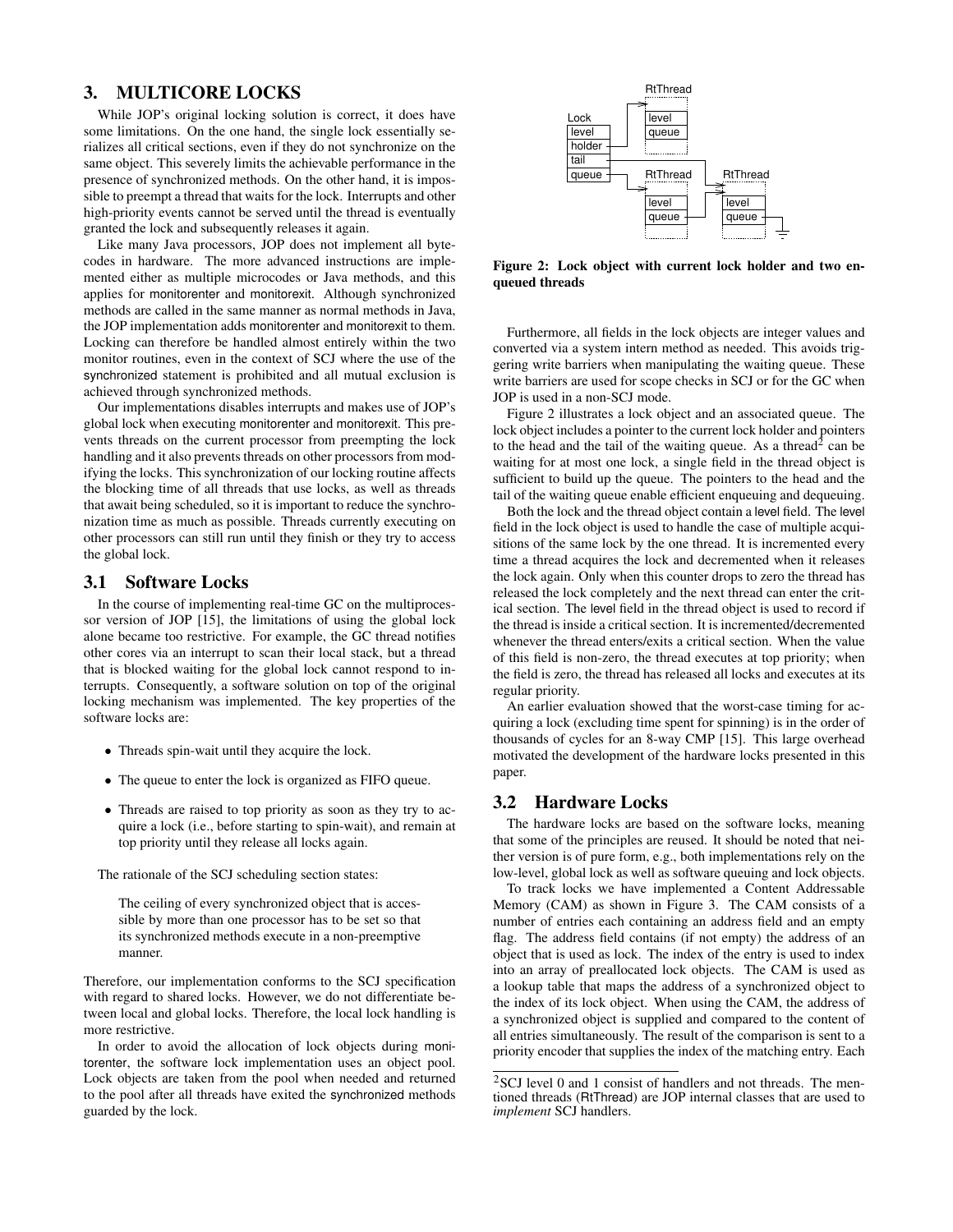

Figure 3: Hardware locks as a CAM unit

entry also has an accompanying empty flag to specify whether the entry is empty and usable. The empty flags are connected to a priority encoder that supplies a single index for the entry that is to be filled with the next, new address.

The CAM returns a word containing the result of a lookup. The first bit specifies whether the address already existed in the CAM or whether it was added. The rest of the bits represent the index of either the existing lock or the index of the new lock.

The CAM is connected to all JOP cores through SimpCon [17] and is accessed from software as a "hardware object" [20]. Using the CAM from software is a two step operation: in the first step the address cycle of the lock is written to the CAM and in the second step the result is retrieved. When there are no threads waiting for a lock, the corresponding entry in the CAM can be cleared in a single cycle.

The index returned by the CAM is used in software to index into an array of lock objects. The lock objects contain the current lock owner, the front and back of the thread queue, as well as the entry count, similarly to the software locks. Threads are enqueued in FIFO order and threads waiting for a lock spin at top priority.

At system startup one immortal lock object is created for each CAM entry. The results returned by the CAM are used to update the lock objects. Each lock object can therefore represent many different locks during an application's runtime. However, the number of CAM entries/lock objects is fixed, so there is a limit to the number of simultaneous locks that the locking system can handle. If the lock limit is exceeded the system throws an exception. The upside is that no space needs to be reserved for lock information in object headers, potentially saving a word for every object.

The fixed size of the CAM restricts the number of active locks. However, we assume that the number of different locks acquired by a single thread is low (at least in carefully written safety-critical applications). Therefore, e.g., when using a 32 entry table on a 8 core system, 4 concurrent active locks per processor core are supported. As the threads run at top priority when they own a lock, only a single thread per core might use entries in the CAM.

Since the CAM is only accessed within the context of the global lock, there is no need for an arbiter or other access synchronization to the CAM unit.

|       | Software   |        | HW, 16 Entries |                    | HW, 32 Entries |        |
|-------|------------|--------|----------------|--------------------|----------------|--------|
| Cores | <b>LES</b> | Regs   | <b>LEs</b>     | Regs               | LEs            | Regs   |
|       | 10.785     |        | 3,452 12,135   | 4.434              | 12,675         | 4,963  |
| 4     | 20.589     | 6.487  | 22, 109        | 7,475 22,747 8,004 |                |        |
| 8     | 41.139     | 12,555 | 42,449         |                    | 13,555 43,622  | 14.084 |
| 12.   | 61.031     | 18,620 | 62,457         |                    | 19,632 63,046  | 20.161 |

Table 1: The hardware cost for different configurations

# 4. EVALUATION

Evaluating the implementation can be done in a number of ways. We have restricted ourselves to the following comparisons, which we find the most relevant:

- Hardware comparison between the software locks and hardware locks. The old locking mechanism has the same hardware cost as the software locks, so its costs are implicitly compared.
- Locking cost comparison between the single global lock, the software locks, and the hardware supported locks.
- Scheduling test comparison of a SCJ use-case on the single global lock with uniprocessor configuration and the new hardware locks with a multiprocessor configuration.

All locks are tested on an Altera DE2-70 board, which among other things includes a Cyclone-II FPGA with around 70k logic elements (LEs), and 2 MB of synchronous SRAM.

#### 4.1 Hardware Comparison

Table 1 shows the JOP hardware cost comparison between the software locks, which do not use any extra hardware except the global lock, and the hardware locks, using a CAM. The table includes all hardware resources (including the processor cores, the shared memory arbiter, and the locking hardware). The table includes results for both a 16-entry and a 32-entry CAM. JOP is compiled with a different number of cores specified in the *Cores* column. The columns *LEs* and *Regs* show the number of logic elements and registers used on the FPGA for the different configurations.

Although the number of elements and registers used is higher when using a CAM, the added cost is constant regardless of the number of cores used. This is due to that the CAM is a shared structure that does not change in size with the number of cores, but only the number signals that are merged and connected to it. The cost of adding the CAM might seem high for a dual-core system, but it should be noted that the CAM configuration also contains hardware for the test use case. Additionally, the difference becomes negligible as the number of cores increases.

## 4.2 Locking Performance

Table 2 shows the WCET analysis of the two synchronization instructions for the original locks, the software locks, and the hardware locks. The WCET numbers are for a configuration of four cores. Note that the memory access time changes with the number of cores. The memory access arbitration is TDM.

It is clear that the original locks have by far the best performance when acquiring or releasing a lock (the global lock), but since all threads waiting for even unrelated locks will be blocked, the real performance is very application specific. It can be argued that the original locks are superior for applications where threads share few locks or when critical sections are short.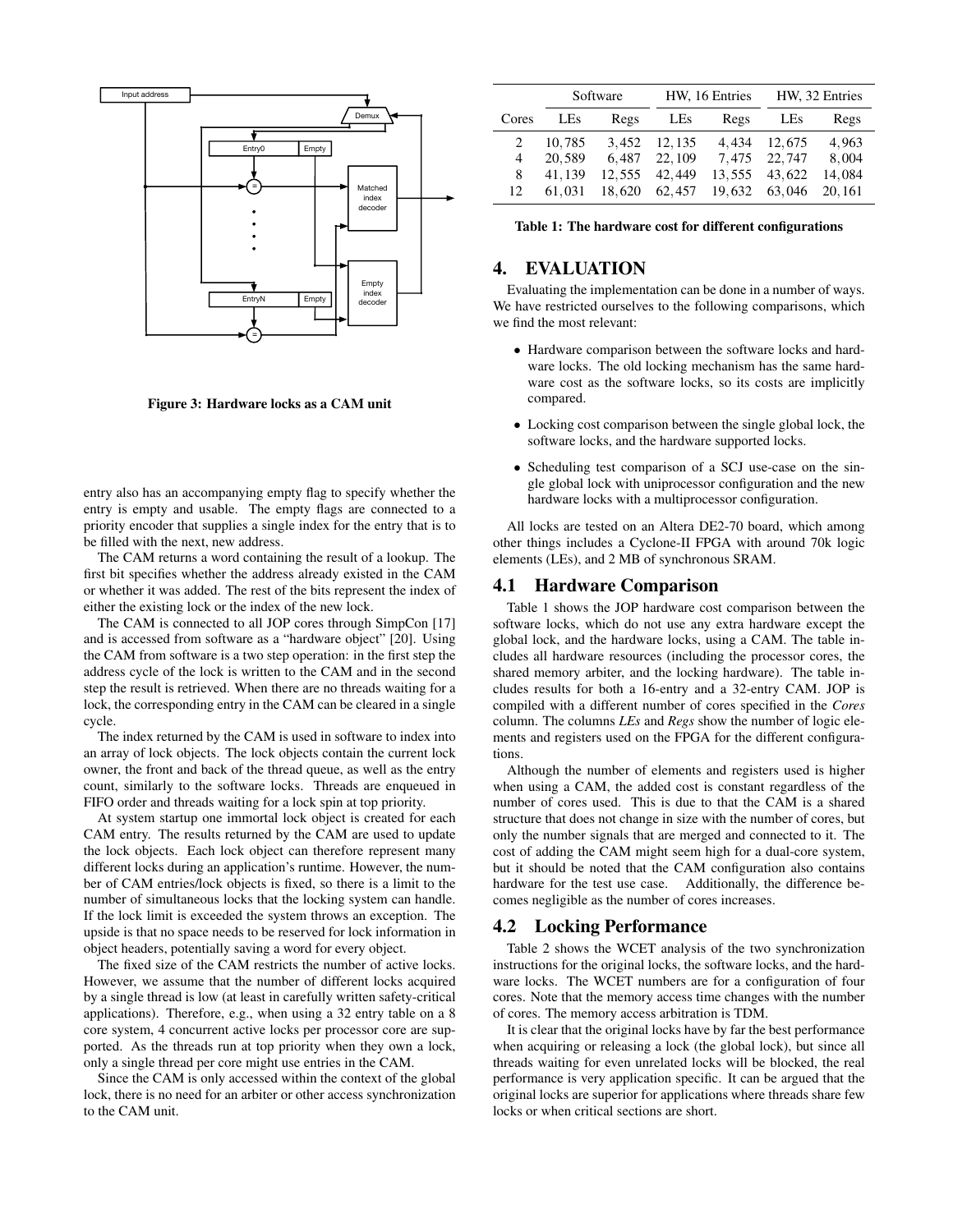|          | monitorenter | monitorexit |
|----------|--------------|-------------|
| Original | 19           | 20          |
| Software | 1448         | 848         |
| Hardware | 671          | 627         |

Table 2: WCET in clock cycles for locking routines of the three lock types

The software locks are the slowest of the three. $3$  While they are much slower than the original locks, they can actually perform better in situations where two or more mutually exclusive locks are held and at least one critical section has a longer execution time than the locking time. The software locks on the multicore system are so slow because following pointers in the main memory needs several memory accesses. These memory accesses are slow due to the sharing of the memory bandwidth on multiple cores.

Although the hardware locks are much slower than the original locks, they outperform the software locks by a good margin. They also have the same benefits as the software locks, as mutually exclusive locks do not block each other. Additionally, there is no need for locking information to be stored in every objects so they also provide some memory benefits. The drawback of using hardware locks is the additional hardware cost, although given the previously shown costs this might be negligible.

It should be noted that the shown WCETs do not include spinning, as this is always application specific and depends on the other threads. WCET analysis only looks at single tasks. The waiting time for a lock (the spinning) needs to be analyzed at the feasibility analysis. The WCET of the critical sections of the other threads that may access the lock is needed. Without further knowledge one has to assume a maximum waiting time for one critical section on each of the other cores (maximum  $n-1$  for *n* cores). However, the spinning is deterministic as the queue of spinning threads is in FIFO order.

## 4.3 Use Case

As a supplement to the performance comparisons we also test the SCJ RepRap use case [25] with the hardware locks. The SCJ RepRap applications controls a RepRap 3D printer and consists of 4 periodic event handlers: RepRapController, HostController, CommandController and CommandParser. The RepRapController and HostController have short periods and communicate with external hardware (RepRap and UART respectively) and the other two have longer periods and do slower internal command processing. The event handlers are constructed as a pipeline for processing printing instructions. This means that between each stage a lock is shared to synchronize data. Additionally there is cyclic synchronization between 3 of the handlers. The SCJ RepRap application therefore presents a case where having multiple cores is desirable and just using a single global lock is highly detrimental to performance.

The SCJ RepRap paper tests the schedulability of the 4 periodic event handlers on a single JOP core. In our schedulability test we configure JOP with 4 cores and run each handler on a separate core. We assume the same WCET but update the blocking times by exchanging the original lock acquisition time with the hardware locking time. These can be seen in Table 3. Note that the blocking time

#### *RepRapController*

 $\frac{0.0718667}{1} + \frac{0.0217}{1} \le 1 \Leftrightarrow 0.0935667 \le 1$ 

*HostController*

$$
\frac{0.42593}{1} + \frac{0.1730833}{1} + \frac{0.1730833}{1} \le 1 \Leftrightarrow 0.7720966 \le 1
$$

*CommandController*

 $\frac{0.9138333}{20} + \frac{0.1730833}{20} + \frac{0.1730833}{20} \le 1 \Leftrightarrow 0.063 \le 1$ 

*CommandParser*

 $\frac{3.5771167}{20} + \frac{0.1730833}{20} + \frac{0.1730833}{20} \leq 1 \Leftrightarrow 0.1961641 \leq 1$ 

#### Figure 4: SCJ RepRap utilization test for a multicore configuration

includes monitorenter, monitorexit and the routine that the blocking handler executes.

Priorities do not have any meaning when only a single event handler executes on each core, so these are not considered. In the original analysis, the WCET and blocking time of a higher priority handler propagated to a lower priority handler. This does not apply for our situation, so instead all potential blocking times are added to a handler's utilization test, e.g. the HostController can be blocked by both the CommandController and the CommandParser so both of their blocking times are added to the HostController's utilization.

The utilization test is shown in Figure 4. All inequalities are satisfied, so the set of handlers is schedulable. It is worth noting that compared to the original test the individual blocking times have all increased, but running the application on a multicore system allows the slower handlers to be run at a shorter period. If the old locking system was used the larger blocking times of the other three handlers would have propagated to the RepRapController. The RepRapController would still be schedulable with the current period of 1 ms, but with the hardware locks the period could be reduced to 0.1 ms.

## 5. DISCUSSION

Our exploration of multicore locking led to some open questions with respect to the SCJ specification, which we will discuss in the following.

#### 5.1 Specification

Code blocks protected by the synchronized statement are not allowed in SCJ. The reason for this is unclear as the specification never addresses the problem. In our implementation of synchronized methods, a preprocessing tool add the relevant monitorenter and monitorexit instructions into the methods and all lock relevant code is in the implementation of monitorenter and monitorexit instructions. Therefore, synchronized blocks are implicitly supported. We find that without proper reasoning the exclusion of synchronization blocks is unwarranted, as it imposes unnecessary restriction on developers. However, this restrictions might simplify program analysis to find out which threads may compete for a lock as all potential locking code is grouped within the class and superclasses.

The SCJ specification states on multicore feasibility analysis:

<sup>&</sup>lt;sup>3</sup>It might be argued that the software solution was developed by the authors solely for comparison and not optimized. However, it was developed within the work on real-time GC and optimized without having a later hardware implementation in mind.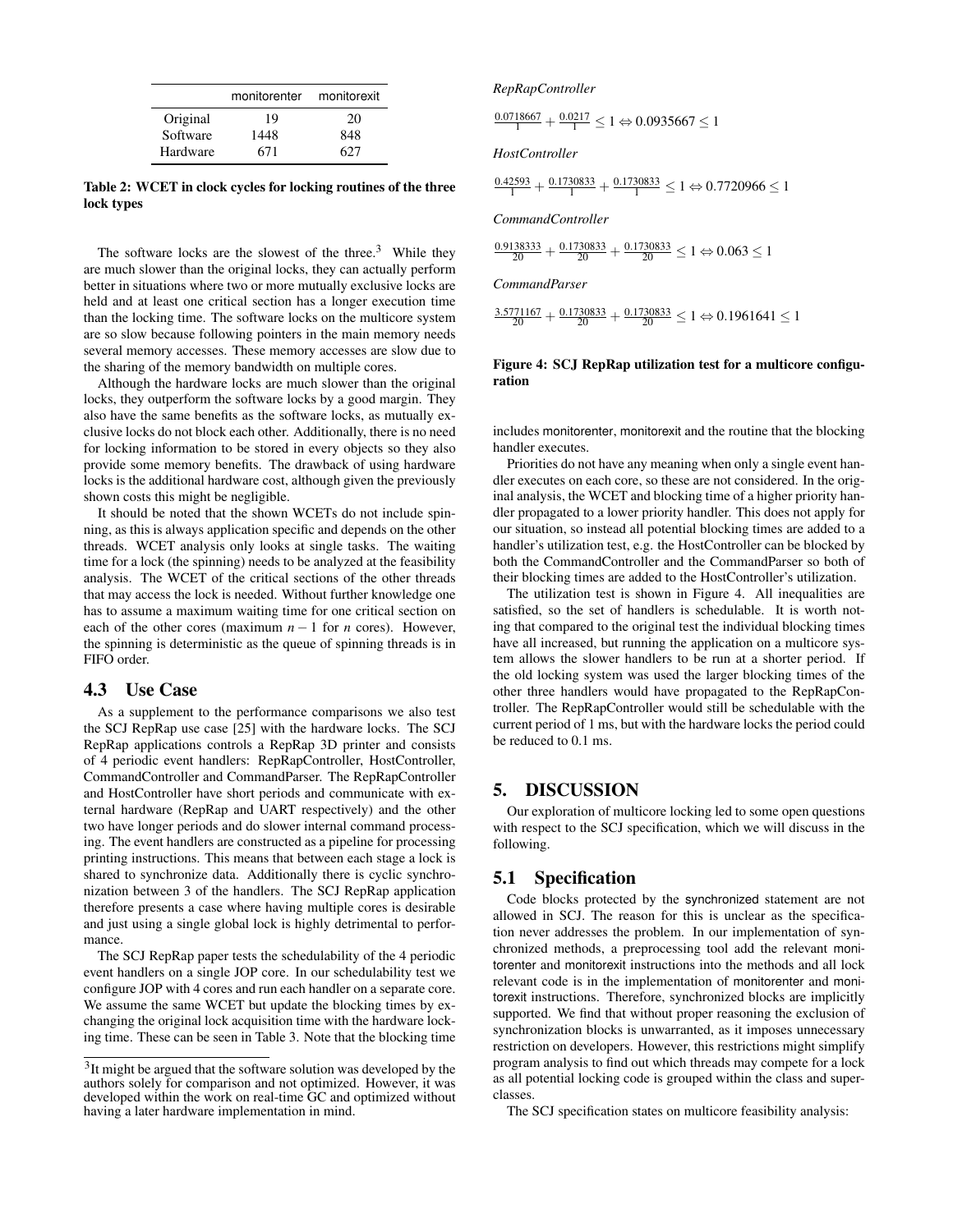| <b>PEH</b>        | Period (ms) | $WCET$ (ms) | Maximum time potentially blocked (ms) |
|-------------------|-------------|-------------|---------------------------------------|
| RepRapController  |             | 0.0718667   | 0.0217                                |
| HostController    |             | 0.42593     | 0.1730833                             |
| CommandController | 20          | 0.9138333   | 0.1730833                             |
| CommandParser     | 20          | 3.5771167   | 0.1730833                             |

Table 3: The WCET for the PeriodicEventHandlers

At level one, each scheduling allocation domain is a single processor and each processor is scheduled using fixed priority preemptive scheduling. The feasibility analysis is equivalent to the well-known single processor feasibility analysis, but would be carried out for each scheduling allocation domain.

However, with multicore locking this is not true anymore. On a *n* core system a thread might be blocked up to *n* − 1 times before entering a critical section instead of maximum 1 times on a uniprocessor. This needs to be taken into account for the feasibility analysis.

# 5.2 Multicore Locking in SCJ

The current<sup>4</sup> SCJ specification is silent in the normative part on the *correct* locking protocol and the priority inversion avoidance protocol. Only the rationale gives some indication what version could be implemented:

If schedulable objects on separate processors are sharing objects and they do not self-suspend while holding the monitor lock, then blocking can be bounded but the absence of deadlock cannot be assured by the PCE protocol alone.

The usual approach to waiting for a lock that is held by a schedulable object on a different processor is to spin (busy-wait). There are different approaches that can be used by an implementation such as, for example, maintaining a FIFO/Priority queue of spinning processors, and ensuring that the processors spin nonpreemptively. SCJ does not mandate any particular approach but requires an implementation to document its approach (i.e., implementation-defined).

This indicates that our implementation of spinning wait at top priority and a FIFO queue is a *valid* implementation. Leaving the details of the multicore locking open and implementation defined will result in different scheduling behavior of the same SCJ application on different SCJ implementations.

To avoid unbounded priority inversion, it is necessary to carefully set the ceiling values.

This *hint* is for the application developer. However, with our implementation we simplify the priority ceiling implementation by having the ceiling always at top priority. The top ceilings allow less concurrency, but enable correct execution.

On a level 1 system, the schedulable objects are fully partitioned among the processors using the scheduling allocation domain concept. The ceiling of every synchronized object that is accessible by more than one

processor has to be set so that its synchronized methods execute in a non-preemptive manner. This is because there is no relationship between the priorities in one allocation domain and those in another.

This is the suggestion for the application developer to set the ceiling of shared locks to top priority. It is not specified if violating this suggestion is legal. With our simplified implementation of the ceilings, execution of synchronized methods is non-preemptive.

## 5.3 Locks in Private Memory

Objects that are allocated in private memory are guaranteed not to be accessible by others threads. Therefore, locks for these objects never require a ceiling above the current thread's priority. In fact, the aspect of mutual exclusion vanishes, and monitorenter/monitorexit could be eliminated through lock elision. However, these objects can have a ceiling above the thread's priority. By default, an object's ceiling is maximum priority, and threads are raised to that priority even when they synchronize on an object allocated in private memory. In our opinion, a useful optimization would be to avoid any changes to a task's priority when synchronizing on a local object.

Another observation with regard to ceiling values is that threads can allocate objects with different ceilings and then can change their priority at will by synchronizing on a suitable object. Abuse of this feature introduces dynamic priorities in a programming model that otherwise assumes fixed priorities.

Related to this observation is the fact that third-party libraries might lead to unintended priority changes of a handler. One does not always know if locks are used within library functions. And internal locks might not be accessible. In that case there is no way to avoid the priority boosting to the top priority.

We went through all methods signatures specified in the SCJ library and found that the library is practically lock free. Only the InterruptHandler class has a synchronized method, but that is on purpose as locks are also used to provide mutual exclusion between Java threads and interrupt handlers written in Java.

# 5.4 Future Work

Currently the hardware uses the global lock unit for internal synchronization and the CAM unit to support several locks. This global lock is only used for very short internal critical section. The maximum competing requests is the number of cores in the multicore systems. When this number becomes large, this might become a bottleneck. It might be beneficial to merge those two units. It will at least reduce the locking operation by a few clock cycles.

After merging the two hardware units one could imagine to also implement the FIFO queues for the waiting processors in hardware. In that case, the request and release for a lock might be as fast (a handful of clock cycles) as the original global lock implementation.

The locking unit has been motivated by the locking mechanism of Java and SCJ. However, it might be useful also in a non-Java context. We consider to explore the hardware lock unit within the

<sup>4</sup>The SCJ specification is still in public review. The latest version, Version 0.94 25 June 2013, is available from https://github. com/scj-devel/doc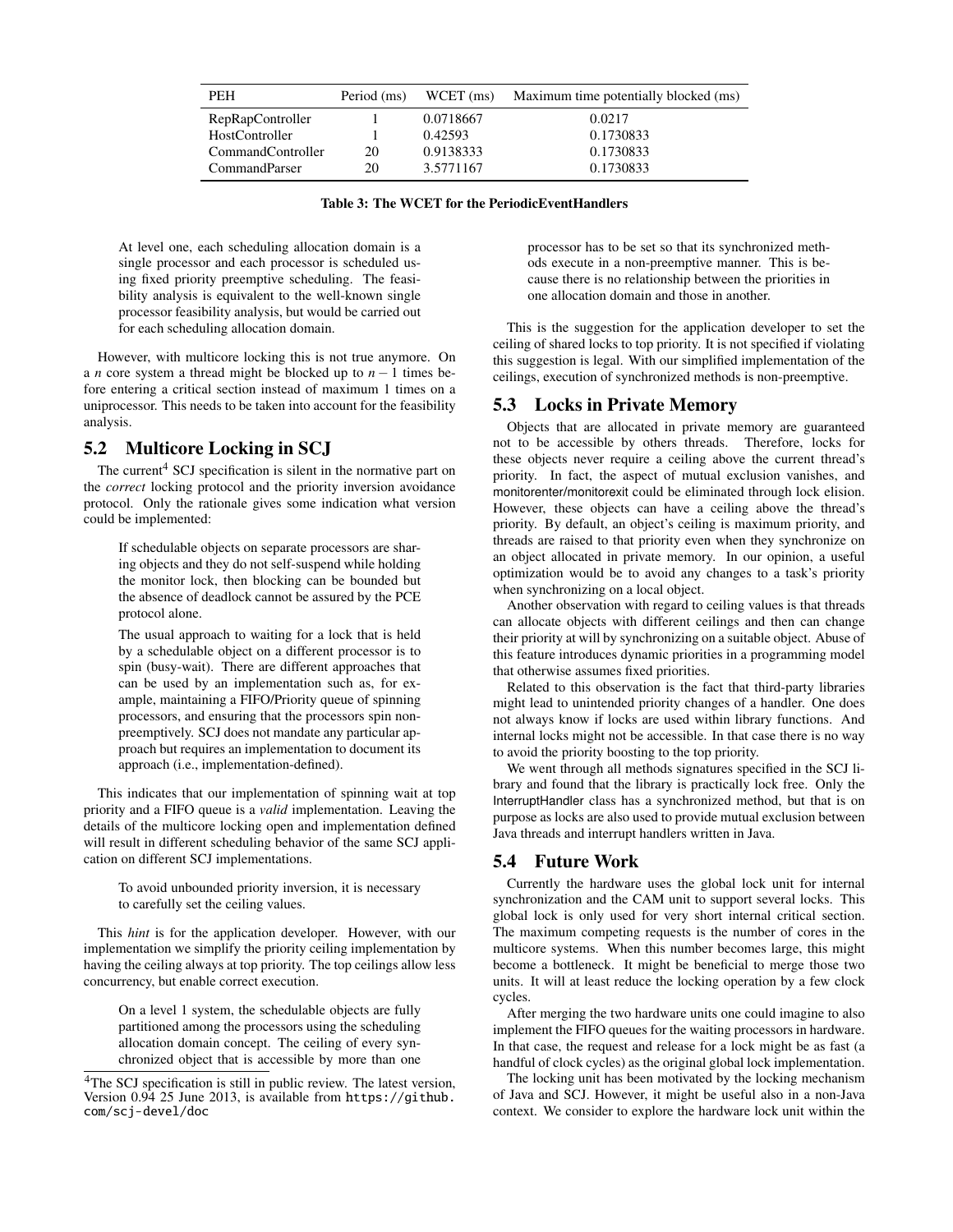T-CREST multicore architecture [19], which is built out of VLIW RISC processors [23].

# 6. CONCLUSION

While there is a well-established best practice for locking protocols on uniprocessor real-time systems, this is not the case for multicore systems. True concurrency can increase the blocking time. To bound this blocking time threads need to actively wait (spinning wait) for locks. In this paper we explored different implementations for locking on a multicore Java processor.

For short critical sections a single global lock is the cheapest and fastest implementation, which however reduces possible concurrency. With the help of this single global lock we implemented a more flexible locking protocol in software. To reduce some of the overhead from the software implementation we added hardware support for the lock check. This hardware unit reduces the size of all object headers by one word and speeds up monitorenter by 115% and monitorexit by 35%.

## Acknowledgments

This work is part of the project "Certifiable Java for Embedded Systems" (CJ4ES) and has received partial funding from the Danish Research Council for Technology and Production Sciences under contract 10-083159.

We also thank the anonymous reviewers for their detailed reviews where they also pointed out some motivations in the SCJ specification we where not aware of.

## Source Access

Our work is published under the GNU open source license and can be downloaded freely. The hardware locks are located in a separate JOP repository at https://github.com/torurstrom/jop.

# 7. REFERENCES

- [1] D. F. Bacon, S. J. Fink, and D. Grove. Space- and time-efficient implementation of the java object model. In B. Magnusson, editor, *ECOOP 2002 - Object-Oriented Programming, 16th European Conference, Malaga, Spain, June 10-14, 2002, Proceedings*, volume 2374 of *Lecture Notes in Computer Science*, pages 111–132. Springer, 2002.
- [2] D. F. Bacon, R. Konuru, C. Murthy, and M. Serrano. Thin locks: featherweight synchronization for java. In *Proceedings of the ACM SIGPLAN 1998 conference on Programming language design and implementation*, PLDI '98, pages 258–268, New York, NY, USA, 1998. ACM.
- [3] A. Block, H. Leontyev, B. B. Brandenburg, and J. H. Anderson. A flexible real-time locking protocol for multiprocessors. In *Embedded and Real-Time Computing Systems and Applications, 2007. RTCSA 2007. 13th IEEE International Conference on*, pages 47–56. IEEE, 2007.
- [4] G. Bollella, J. Gosling, B. Brosgol, P. Dibble, S. Furr, and M. Turnbull. *The Real-Time Specification for Java*. Java Series. Addison-Wesley, June 2000.
- [5] B. B. Brandenburg. Improved analysis and evaluation of real-time semaphore protocols for p-fp scheduling. In *Proceedings of the 19th IEEE Real-Time and Embedded Technology and Applications Symposium (RTAS 2013)*, 2013.
- [6] B. B. Brandenburg, J. M. Calandrino, A. Block, H. Leontyev, and J. H. Anderson. Real-time synchronization on multiprocessors: To block or not to block, to suspend or spin? In *Real-Time and Embedded Technology and*

*Applications Symposium, 2008. RTAS'08. IEEE*, pages 342–353. IEEE, 2008.

- [7] A. Burns, B. Dobbing, and G. Romanski. The Ravenscar tasking profile for high integrity real-time programs. In *Proceedings of the 1998 Ada-Europe International Conference on Reliable Software Technologies*, pages 263–275. Springer-Verlag, 1998.
- [8] A. Burns and A. J. Wellings. *Real-Time Systems and Programming Languages: ADA 95, Real-Time Java, and Real-Time POSIX*. Addison-Wesley Longman Publishing Co., Inc., 3rd edition, 2001.
- [9] P. Gai, M. Di Natale, G. Lipari, A. Ferrari, C. Gabellini, and P. Marceca. A comparison of mpcp and msrp when sharing resources in the janus multiple-processor on a chip platform. In *Real-Time and Embedded Technology and Applications Symposium, 2003. Proceedings. The 9th IEEE*, pages 189–198. IEEE, 2003.
- [10] T. Henties, J. J. Hunt, D. Locke, K. Nilsen, M. Schoeberl, and J. Vitek. Java for safety-critical applications. In *2nd International Workshop on the Certification of Safety-Critical Software Controlled Systems (SafeCert 2009)*, York, United Kingdom, Mar. 2009.
- [11] M. H. Klein, T. Ralya, B. Pollak, and R. Obenza. *A Practitioner's Handbook for Real-Time Analysis: Guide to Rate Monotonic Analysis for Real-Time Systems*. Kluwer Academic Publ., Boston, MA, USA, 1993.
- [12] B. W. Lampson and D. D. Redell. Experience with processes and monitors in Mesa. *Commun. ACM*, 23(2):105–117, Feb. 1980.
- [13] D. Locke, B. S. Andersen, B. Brosgol, M. Fulton, T. Henties, J. J. Hunt, J. O. Nielsen, K. Nilsen, M. Schoeberl, J. Tokar, J. Vitek, and A. Wellings. Safety-critical Java technology specification, public draft, 2011.
- [14] C. Pitter and M. Schoeberl. A real-time Java chip-multiprocessor. *ACM Trans. Embed. Comput. Syst.*, 10(1):9:1–34, 2010.
- [15] W. Puffitsch. Design and analysis of a hard real-time garbage collector for a Java chip multi-processor. *Concurrency and Computation: Practice and Experience*, 2012. Published on-line, to appear in print.
- [16] A. P. Ravn and M. Schoeberl. Safety-critical Java with cyclic executives on chip-multiprocessors. *Concurrency and Computation: Practice and Experience*, 24:772–788, 2012.
- [17] M. Schoeberl. SimpCon a simple and efficient SoC interconnect. In *Proceedings of the 15th Austrian Workhop on Microelectronics, Austrochip 2007*, Graz, Austria, October 2007.
- [18] M. Schoeberl. A Java processor architecture for embedded real-time systems. *Journal of Systems Architecture*, 54/1–2:265–286, 2008.
- [19] M. Schoeberl. Is time predictability quantifiable? In *International Conference on Embedded Computer Systems (SAMOS 2012)*, Samos, Greece, July 2012. IEEE.
- [20] M. Schoeberl, S. Korsholm, T. Kalibera, and A. P. Ravn. A hardware abstraction layer in Java. *ACM Trans. Embed. Comput. Syst.*, 10(4):42:1–42:40, November 2011.
- [21] M. Schoeberl, W. Puffitsch, R. U. Pedersen, and B. Huber. Worst-case execution time analysis for a Java processor. *Software: Practice and Experience*, 40/6:507–542, 2010.
- [22] M. Schoeberl and J. R. Rios. Safety-critical Java on a Java processor. In *Proceedings of the 10th International*